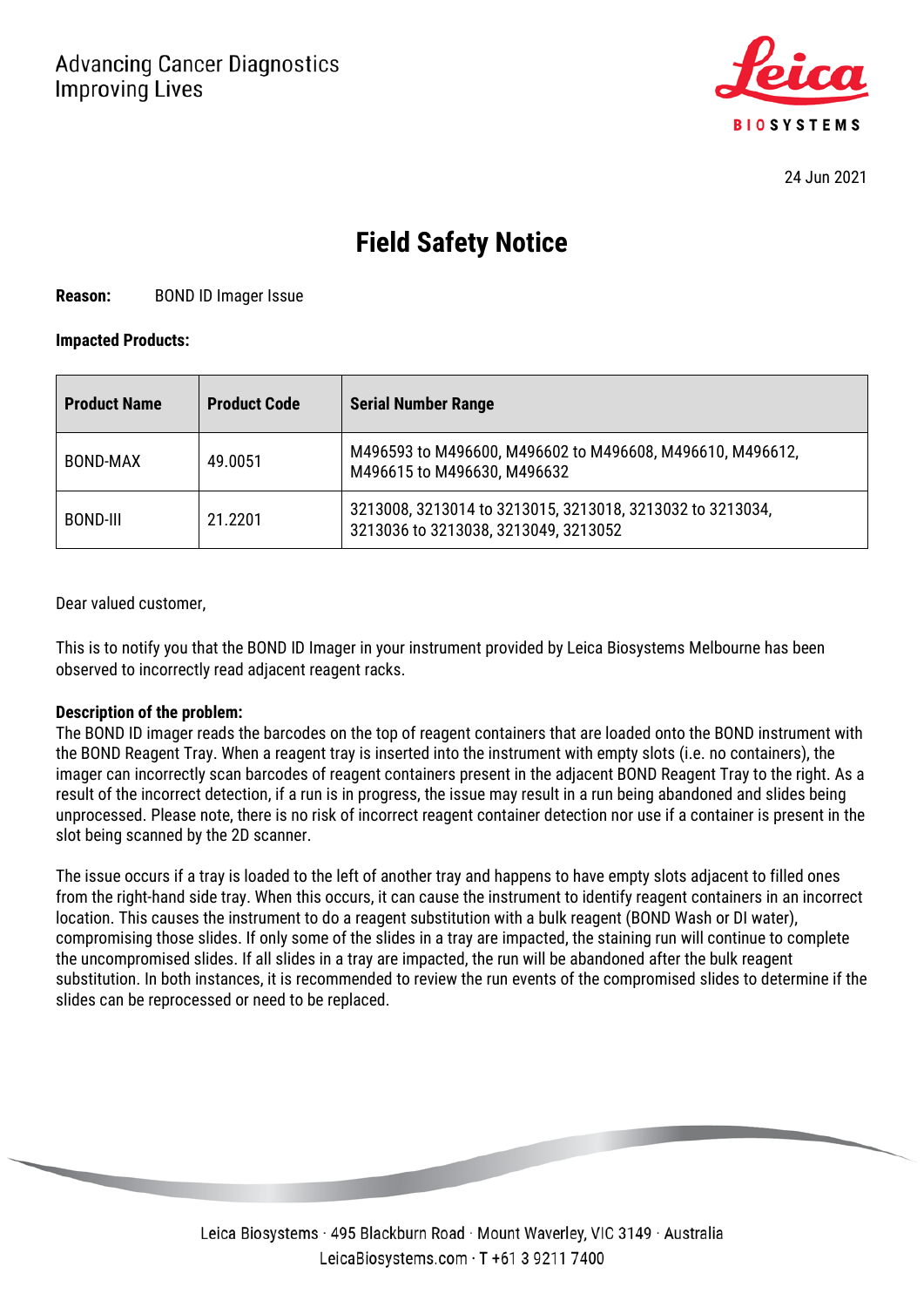

### **Advice on action to be taken by the user:**

A permanent fix is currently being developed and will require a Field Service Engineer to implement on your instrument. In the interim, to continue using your BOND instrument we recommend employing one of two methods to reduce the risk of this failure mode occurring.

## **1. Load detection kit on the left and load reagent trays left to right.**

The issue occurs if a tray is loaded to the right of a tray with empty adjacent slots. Loading trays left to right resolves this. We would recommend loading your detection kit(s) first on the left and use the right-hand side trays for hot swapping reagents during the days processing. After loading any reagent rack, confirm the graphical user interface of reagent distribution matches the physical reagent layout.

# **2. Fill all BOND reagent trays with containers**

Fill all BOND reagent tray slot with containers. These containers do not need to be used for staining (e.g. use closed lid containers), they merely provide a physical barrier to stop the BOND imager from being able to scan adjacent containers. This method does not require loading from left to right but does require all slots in reagent trays in use to include BOND reagent containers.

### **Transmission of this Field Notice:**

Kindly pass this notice primarily to the end users where the product has been sold and to all those within your organization who need to be aware of this issue.

If your facility would like assistance with implementing this process, please contact your local Leica representative to allow us to assist you.

Your local Leica Biosystems representative will arrange with you a suitable time for a Field Service Engineer to attend your facility to implement the permanent fix as soon as it becomes available.

Please confirm receipt of this notice as soon as possible by signing and dating the attached Field Safety Notice Acknowledgement Form and sending it to Leica Biosystems.

Please scan the completed document and return it using the email address below:

# **[RA.LBSMEL@LEICABIOSYSTEMS.COM](mailto:RA.LBSMEL@LEICABIOSYSTEMS.COM)**

Your cooperation in this matter is greatly appreciated. We sincerely apologise for any inconvenience this may have caused.

Regards,

**Contact reference person:** Adrienne Hardisty Leica Biosystems Melbourne Pty Ltd 495 Blackburn Road Mount Waverley Victoria 3149 Australia Telephone: +61 3 9211 7535

> Leica Biosystems · 495 Blackburn Road · Mount Waverley, VIC 3149 · Australia LeicaBiosystems.com · T +61 3 9211 7400